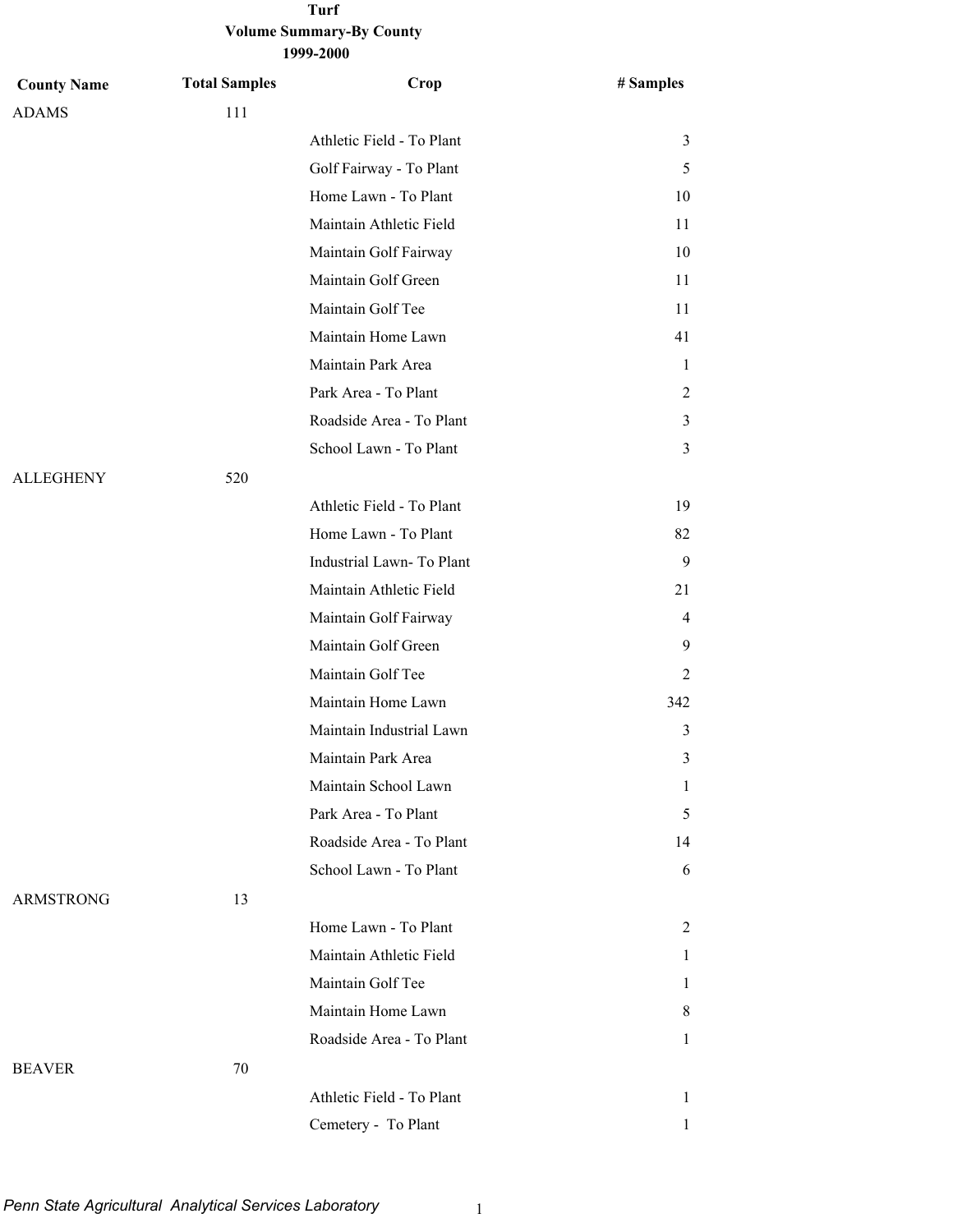| <b>County Name</b> | <b>Total Samples</b> | Crop                      | # Samples |
|--------------------|----------------------|---------------------------|-----------|
|                    |                      | Golf Fairway - To Plant   | 1         |
|                    |                      | Home Lawn - To Plant      | 11        |
|                    |                      | Industrial Lawn- To Plant | 3         |
|                    |                      | Maintain Athletic Field   | 6         |
|                    |                      | Maintain Golf Fairway     | 1         |
|                    |                      | Maintain Home Lawn        | 44        |
|                    |                      | Roadside Area - To Plant  | 2         |
| <b>BEDFORD</b>     | 80                   |                           |           |
|                    |                      | Home Lawn - To Plant      | 4         |
|                    |                      | Maintain Athletic Field   | 3         |
|                    |                      | Maintain Golf Fairway     | 16        |
|                    |                      | Maintain Golf Green       | 20        |
|                    |                      | Maintain Home Lawn        | 37        |
| <b>BERKS</b>       | 538                  |                           |           |
|                    |                      | Athletic Field - To Plant | 7         |
|                    |                      | Home Lawn - To Plant      | 20        |
|                    |                      | Industrial Lawn-To Plant  | 5         |
|                    |                      | Maintain Athletic Field   | 30        |
|                    |                      | Maintain Golf Fairway     | 9         |
|                    |                      | Maintain Golf Green       | 11        |
|                    |                      | Maintain Home Lawn        | 441       |
|                    |                      | Maintain Industrial Lawn  | 2         |
|                    |                      | Maintain Park Area        | 1         |
|                    |                      | Maintain Play Area        | 1         |
|                    |                      | Maintain School Lawn      | 1         |
|                    |                      | Park Area - To Plant      | 7         |
|                    |                      | Play Area - To Plant      | Ι.        |
|                    |                      | School Lawn - To Plant    | 2         |
| <b>BLAIR</b>       | 87                   |                           |           |
|                    |                      | Athletic Field - To Plant | 1         |
|                    |                      | Home Lawn - To Plant      | 9.        |
|                    |                      | Industrial Lawn-To Plant  | 1         |
|                    |                      | Maintain Athletic Field   | 14        |
|                    |                      | Maintain Golf Fairway     | 1         |
|                    |                      | Maintain Golf Green       | 3         |
|                    |                      | Maintain Home Lawn        | 47        |
|                    |                      | Maintain Industrial Lawn  | 1         |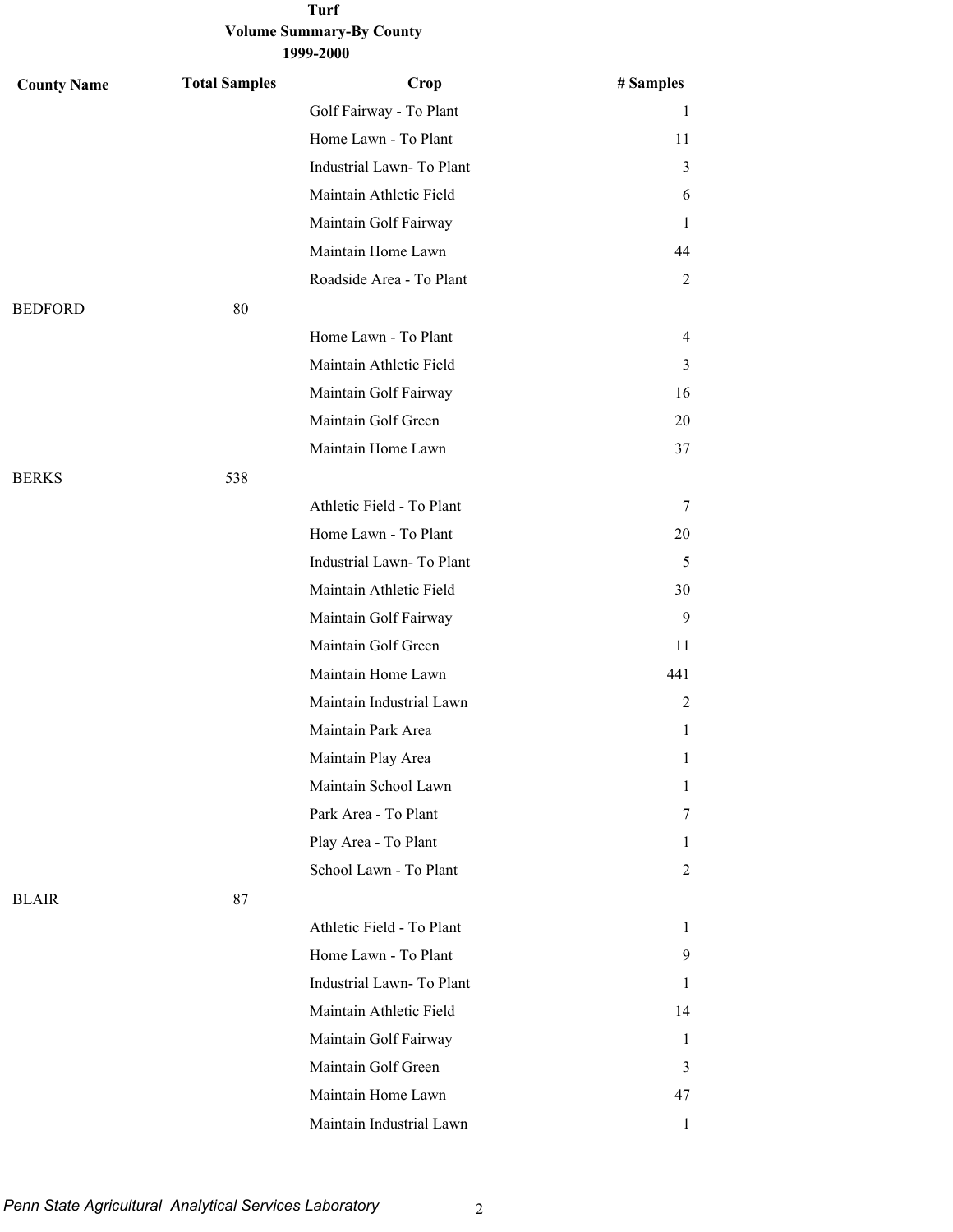| <b>County Name</b> | <b>Total Samples</b> | Crop                      | # Samples      |
|--------------------|----------------------|---------------------------|----------------|
|                    |                      | Maintain Park Area        | 3              |
|                    |                      | Maintain Play Area        | 1              |
|                    |                      | Maintain School Lawn      | $\mathfrak{Z}$ |
|                    |                      | Roadside Area - To Plant  | 3              |
| <b>BRADFORD</b>    | 45                   |                           |                |
|                    |                      | Home Lawn - To Plant      | 3              |
|                    |                      | Maintain Golf Green       | 20             |
|                    |                      | Maintain Home Lawn        | 18             |
|                    |                      | Maintain Industrial Lawn  | $\overline{4}$ |
| <b>BUCKS</b>       | 460                  |                           |                |
|                    |                      | Athletic Field - To Plant | 24             |
|                    |                      | Home Lawn - To Plant      | 168            |
|                    |                      | Industrial Lawn- To Plant | 2              |
|                    |                      | Maintain Athletic Field   | 53             |
|                    |                      | Maintain Golf Green       | 2              |
|                    |                      | Maintain Home Lawn        | 180            |
|                    |                      | Maintain Industrial Lawn  | 3              |
|                    |                      | Maintain Park Area        | 4              |
|                    |                      | Maintain School Lawn      | 5              |
|                    |                      | Park Area - To Plant      | 14             |
|                    |                      | Play Area - To Plant      | 2              |
|                    |                      | Roadside Area - To Plant  | 2              |
|                    |                      | School Lawn - To Plant    | $\mathbf{1}$   |
| <b>BUTLER</b>      | 108                  |                           |                |
|                    |                      | Athletic Field - To Plant | 2              |
|                    |                      | Home Lawn - To Plant      | 12             |
|                    |                      | Industrial Lawn- To Plant | 1              |
|                    |                      | Maintain Athletic Field   | 12             |
|                    |                      | Maintain Golf Green       | 8              |
|                    |                      | Maintain Home Lawn        | 67             |
|                    |                      | Maintain Park Area        | 1              |
|                    |                      | Maintain Play Area        | 1              |
|                    |                      | Maintain School Lawn      | $\mathbf{1}$   |
|                    |                      | Park Area - To Plant      | 1              |
|                    |                      | Roadside Area - To Plant  | $\mathbf{1}$   |
|                    |                      | Sod Production            | $\mathbf{1}$   |
|                    |                      |                           |                |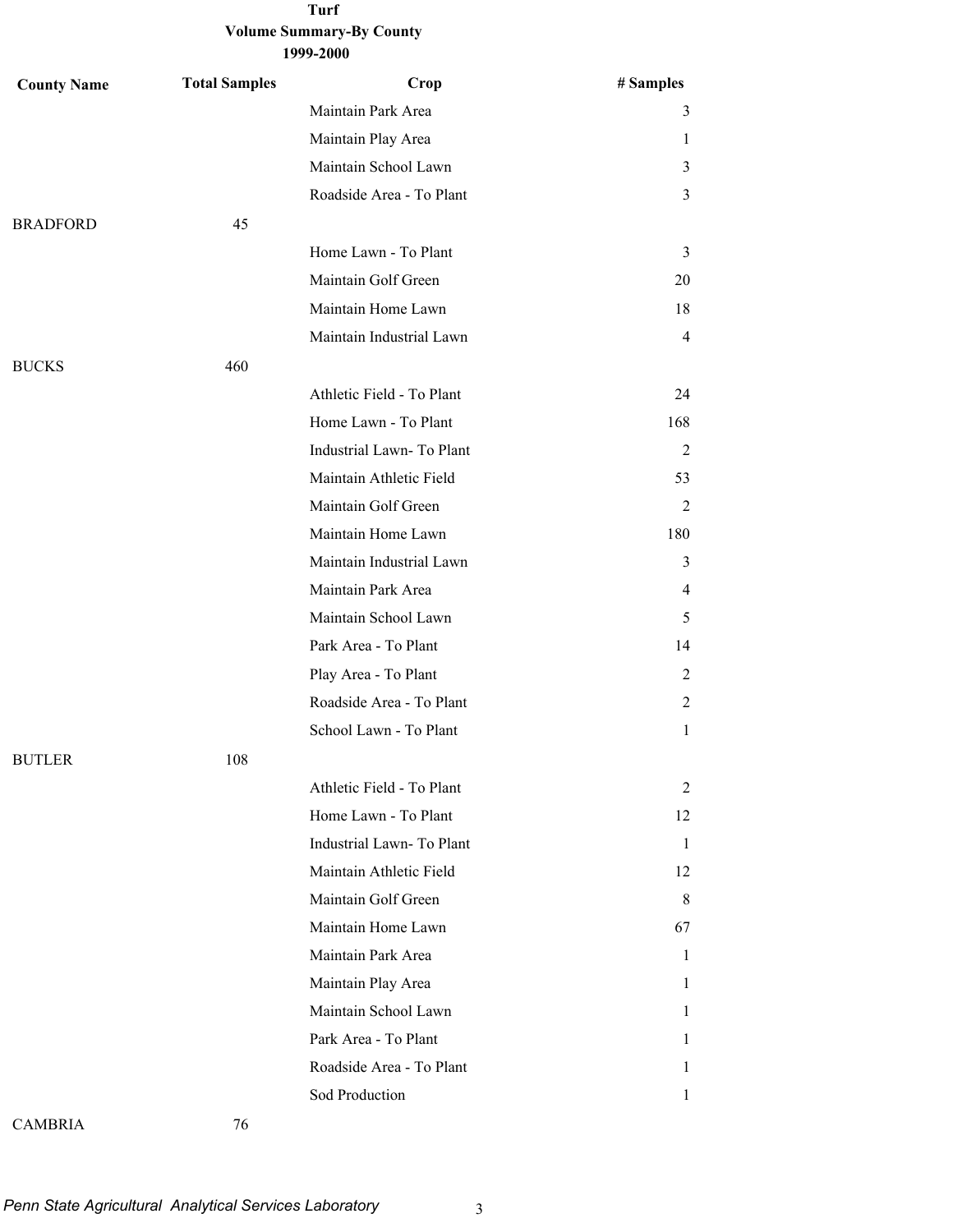| <b>County Name</b> | <b>Total Samples</b> | Crop                      | # Samples    |
|--------------------|----------------------|---------------------------|--------------|
|                    |                      | Cemetery - To Plant       | 1            |
|                    |                      | Home Lawn - To Plant      | 5            |
|                    |                      | Industrial Lawn-To Plant  | 1            |
|                    |                      | Maintain Athletic Field   | 12           |
|                    |                      | Maintain Golf Fairway     | 7            |
|                    |                      | Maintain Golf Green       | 2            |
|                    |                      | Maintain Golf Tee         | 2            |
|                    |                      | Maintain Home Lawn        | 37           |
|                    |                      | Maintain Park Area        | 4            |
|                    |                      | Park Area - To Plant      | 1            |
|                    |                      | Roadside Area - To Plant  | 2            |
|                    |                      | School Lawn - To Plant    | 1            |
|                    |                      | Sod Production            | 1            |
| <b>CAMERON</b>     | $\overline{2}$       |                           |              |
|                    |                      | Maintain Athletic Field   | $\mathbf{1}$ |
|                    |                      | Maintain Home Lawn        | 1            |
| <b>CARBON</b>      | 71                   |                           |              |
|                    |                      | Athletic Field - To Plant | 1            |
|                    |                      | Cemetery - To Plant       | 1            |
|                    |                      | Golf Fairway - To Plant   | 2            |
|                    |                      | Home Lawn - To Plant      | 44           |
|                    |                      | Industrial Lawn-To Plant  | 1            |
|                    |                      | Maintain Athletic Field   | 2            |
|                    |                      | Maintain Home Lawn        | 16           |
|                    |                      | Park Area - To Plant      | 2            |
|                    |                      | Sod Production            | 2            |
| <b>CENTRE</b>      | 341                  |                           |              |
|                    |                      | Athletic Field - To Plant | 2            |
|                    |                      | Golf Fairway - To Plant   | 6            |
|                    |                      | Golf Green-To Plant       | 4            |
|                    |                      | Golf Tee - To Plant       | 2            |
|                    |                      | Home Lawn - To Plant      | 46           |
|                    |                      | Maintain Athletic Field   | 10           |
|                    |                      | Maintain Golf Fairway     | 39           |
|                    |                      | Maintain Golf Green       | 36           |
|                    |                      | Maintain Golf Rough       | 2            |
|                    |                      | Maintain Golf Tee         | 8            |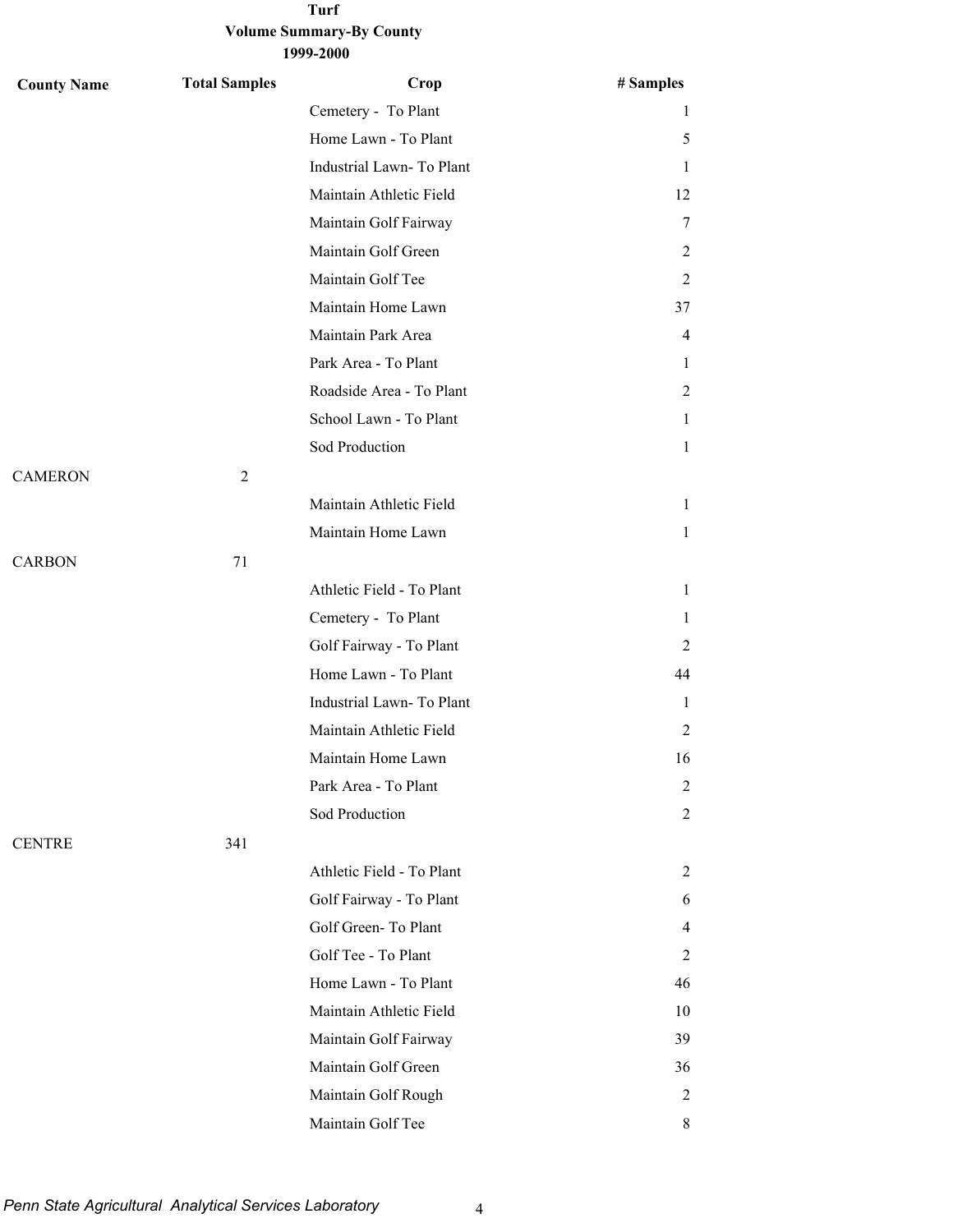| <b>County Name</b> | <b>Total Samples</b> | Crop                      | # Samples      |
|--------------------|----------------------|---------------------------|----------------|
|                    |                      | Maintain Home Lawn        | 175            |
|                    |                      | Maintain Play Area        | $\mathbf{1}$   |
|                    |                      | Maintain School Lawn      | $\mathbf{1}$   |
|                    |                      | Park Area - To Plant      | 5              |
|                    |                      | Play Area - To Plant      | 2              |
|                    |                      | School Lawn - To Plant    | 1              |
|                    |                      | Sod Production            | $\mathbf{1}$   |
| <b>CHESTER</b>     | 518                  |                           |                |
|                    |                      | Athletic Field - To Plant | $\overline{4}$ |
|                    |                      | Golf Fairway - To Plant   | 3              |
|                    |                      | Golf Green-To Plant       | 2              |
|                    |                      | Golf Rough - To Plant     | 1              |
|                    |                      | Home Lawn - To Plant      | 37             |
|                    |                      | Industrial Lawn-To Plant  | 9              |
|                    |                      | Maintain Athletic Field   | 16             |
|                    |                      | Maintain Golf Fairway     | 14             |
|                    |                      | Maintain Golf Green       | 29             |
|                    |                      | Maintain Home Lawn        | 378            |
|                    |                      | Maintain Industrial Lawn  | 13             |
|                    |                      | Maintain Play Area        | 1              |
|                    |                      | Maintain School Lawn      | 1              |
|                    |                      | Park Area - To Plant      | 4              |
|                    |                      | Roadside Area - To Plant  | 2              |
|                    |                      | School Lawn - To Plant    | 4              |
| <b>CLARION</b>     | 45                   |                           |                |
|                    |                      | Athletic Field - To Plant | 2              |
|                    |                      | Home Lawn - To Plant      | 4              |
|                    |                      | Maintain Golf Fairway     | 9              |
|                    |                      | Maintain Golf Green       | 9              |
|                    |                      | Maintain Golf Tee         | 12             |
|                    |                      | Maintain Home Lawn        | 7              |
|                    |                      | Park Area - To Plant      | 1              |
|                    |                      | Roadside Area - To Plant  | 1              |
| <b>CLEARFIELD</b>  | 112                  |                           |                |
|                    |                      | Athletic Field - To Plant | 1              |
|                    |                      | Cemetery - To Plant       | 1              |
|                    |                      | Home Lawn - To Plant      | 13             |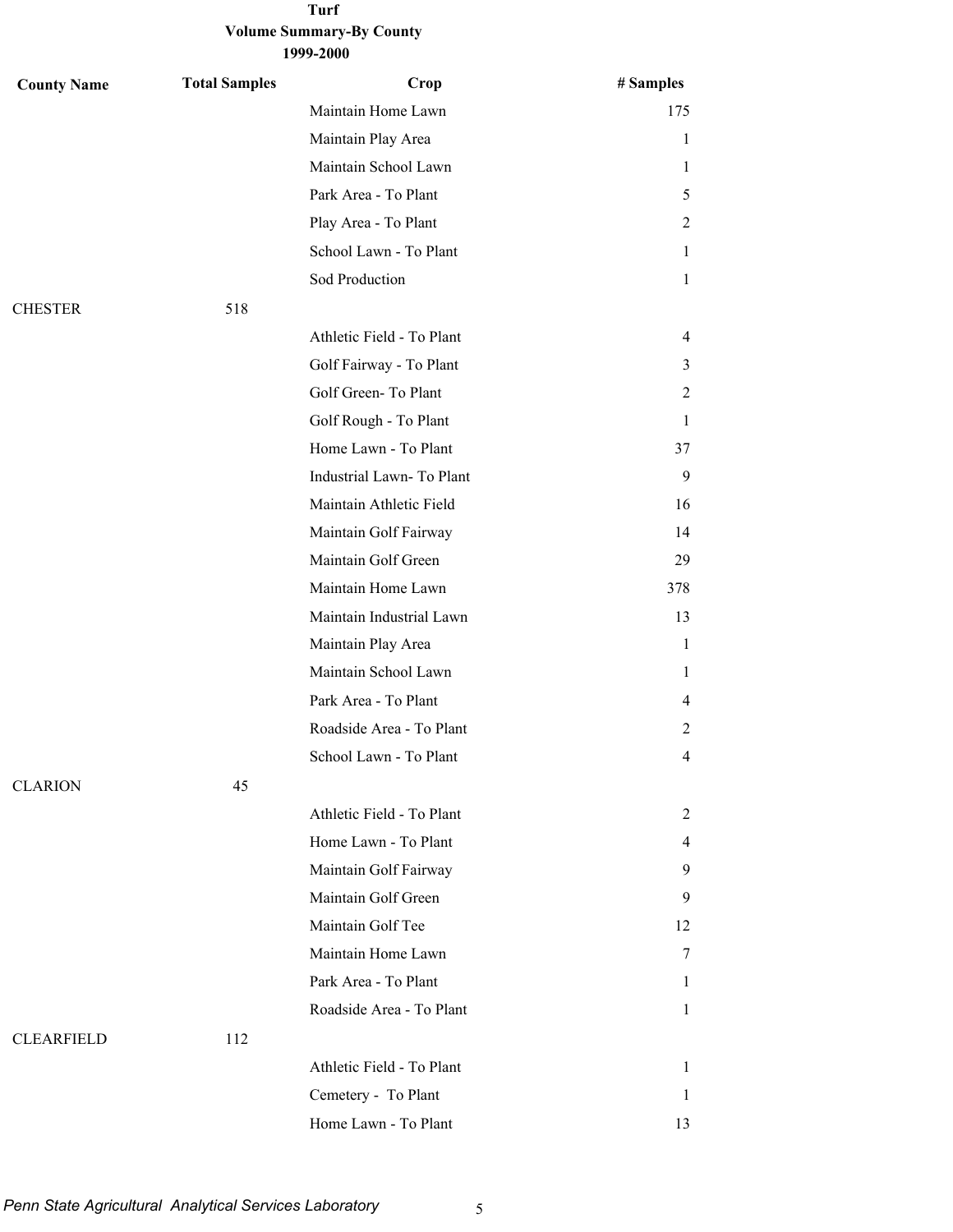| <b>County Name</b> | <b>Total Samples</b> | Crop                      | # Samples    |
|--------------------|----------------------|---------------------------|--------------|
|                    |                      | Maintain Athletic Field   | 1            |
|                    |                      | Maintain Cemetery         | 4            |
|                    |                      | Maintain Golf Fairway     | 8            |
|                    |                      | Maintain Golf Green       | 15           |
|                    |                      | Maintain Golf Tee         | 21           |
|                    |                      | Maintain Home Lawn        | 31           |
|                    |                      | Maintain Play Area        | 1            |
|                    |                      | Roadside Area - To Plant  | 8            |
|                    |                      | Sod Production            | 8            |
| <b>CLINTON</b>     | 14                   |                           |              |
|                    |                      | Golf Green-To Plant       | 2            |
|                    |                      | Home Lawn - To Plant      | 2            |
|                    |                      | Industrial Lawn-To Plant  | 1            |
|                    |                      | Maintain Athletic Field   | 3            |
|                    |                      | Maintain Home Lawn        | 6            |
| <b>COLUMBIA</b>    | 28                   |                           |              |
|                    |                      | Home Lawn - To Plant      | 2            |
|                    |                      | Maintain Athletic Field   | 4            |
|                    |                      | Maintain Home Lawn        | 18           |
|                    |                      | Maintain Industrial Lawn  | $\mathbf{1}$ |
|                    |                      | Maintain Park Area        | 1            |
|                    |                      | Maintain School Lawn      | 1            |
|                    |                      | School Lawn - To Plant    | 1            |
| <b>CRAWFORD</b>    | 36                   |                           |              |
|                    |                      | Home Lawn - To Plant      | 2            |
|                    |                      | Industrial Lawn-To Plant  | 2            |
|                    |                      | Maintain Athletic Field   | 1            |
|                    |                      | Maintain Golf Fairway     | 1            |
|                    |                      | Maintain Golf Green       | 1            |
|                    |                      | Maintain Home Lawn        | 23           |
|                    |                      | Park Area - To Plant      | 5            |
|                    |                      | Roadside Area - To Plant  | 1            |
| <b>CUMBERLAND</b>  | 309                  |                           |              |
|                    |                      | Athletic Field - To Plant | 6            |
|                    |                      | Golf Fairway - To Plant   | 4            |
|                    |                      | Golf Green-To Plant       | 4            |
|                    |                      | Golf Tee - To Plant       | 4            |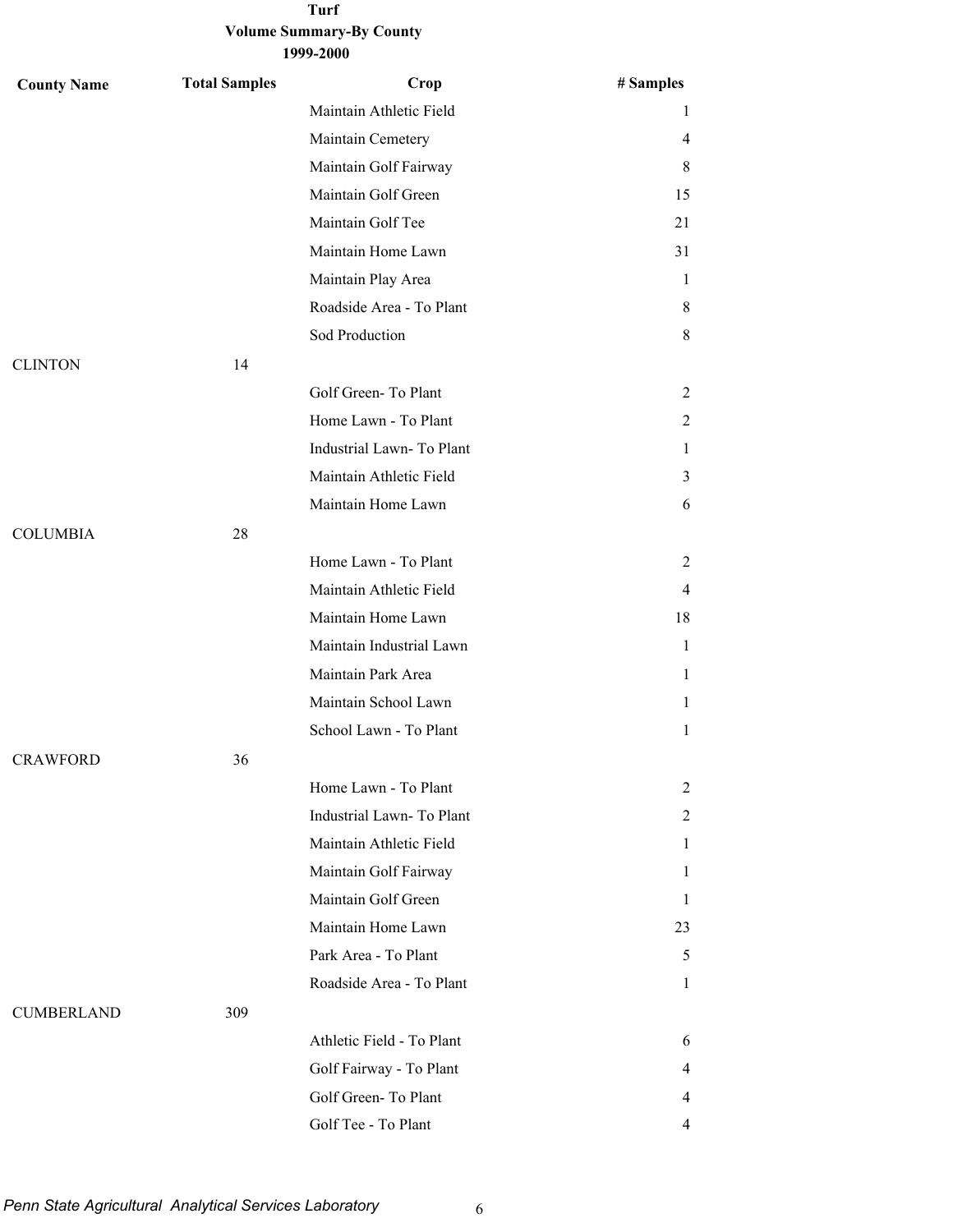| <b>County Name</b> | <b>Total Samples</b> | Crop                      | # Samples      |
|--------------------|----------------------|---------------------------|----------------|
|                    |                      | Home Lawn - To Plant      | 22             |
|                    |                      | Industrial Lawn- To Plant | 6              |
|                    |                      | Maintain Athletic Field   | 22             |
|                    |                      | Maintain Home Lawn        | 230            |
|                    |                      | Maintain Park Area        | $\overline{c}$ |
|                    |                      | Maintain Play Area        | 2              |
|                    |                      | Maintain School Lawn      | 4              |
|                    |                      | Park Area - To Plant      | 1              |
|                    |                      | School Lawn - To Plant    | $\overline{2}$ |
| <b>DAUPHIN</b>     | 342                  |                           |                |
|                    |                      | Athletic Field - To Plant | 3              |
|                    |                      | Golf Fairway - To Plant   | 1              |
|                    |                      | Home Lawn - To Plant      | 15             |
|                    |                      | Maintain Athletic Field   | 26             |
|                    |                      | Maintain Golf Fairway     | 1              |
|                    |                      | Maintain Golf Green       | 3              |
|                    |                      | Maintain Golf Tee         | $\mathbf{1}$   |
|                    |                      | Maintain Home Lawn        | 252            |
|                    |                      | Maintain Industrial Lawn  | 2              |
|                    |                      | Maintain Park Area        | 32             |
|                    |                      | Maintain Play Area        | 1              |
|                    |                      | School Lawn - To Plant    | 5              |
| <b>DELAWARE</b>    | 299                  |                           |                |
|                    |                      | Athletic Field - To Plant | 4              |
|                    |                      | Home Lawn - To Plant      | 21             |
|                    |                      | Maintain Athletic Field   | 20             |
|                    |                      | Maintain Golf Fairway     | 8              |
|                    |                      | Maintain Golf Green       | 6              |
|                    |                      | Maintain Golf Tee         | 5              |
|                    |                      | Maintain Home Lawn        | 231            |
|                    |                      | Maintain Industrial Lawn  | 2              |
|                    |                      | School Lawn - To Plant    | 2              |
| <b>ELK</b>         | 57                   |                           |                |
|                    |                      | Home Lawn - To Plant      | 9              |
|                    |                      | Maintain Athletic Field   | 7              |
|                    |                      | Maintain Golf Fairway     | 2              |
|                    |                      | Maintain Golf Green       | 10             |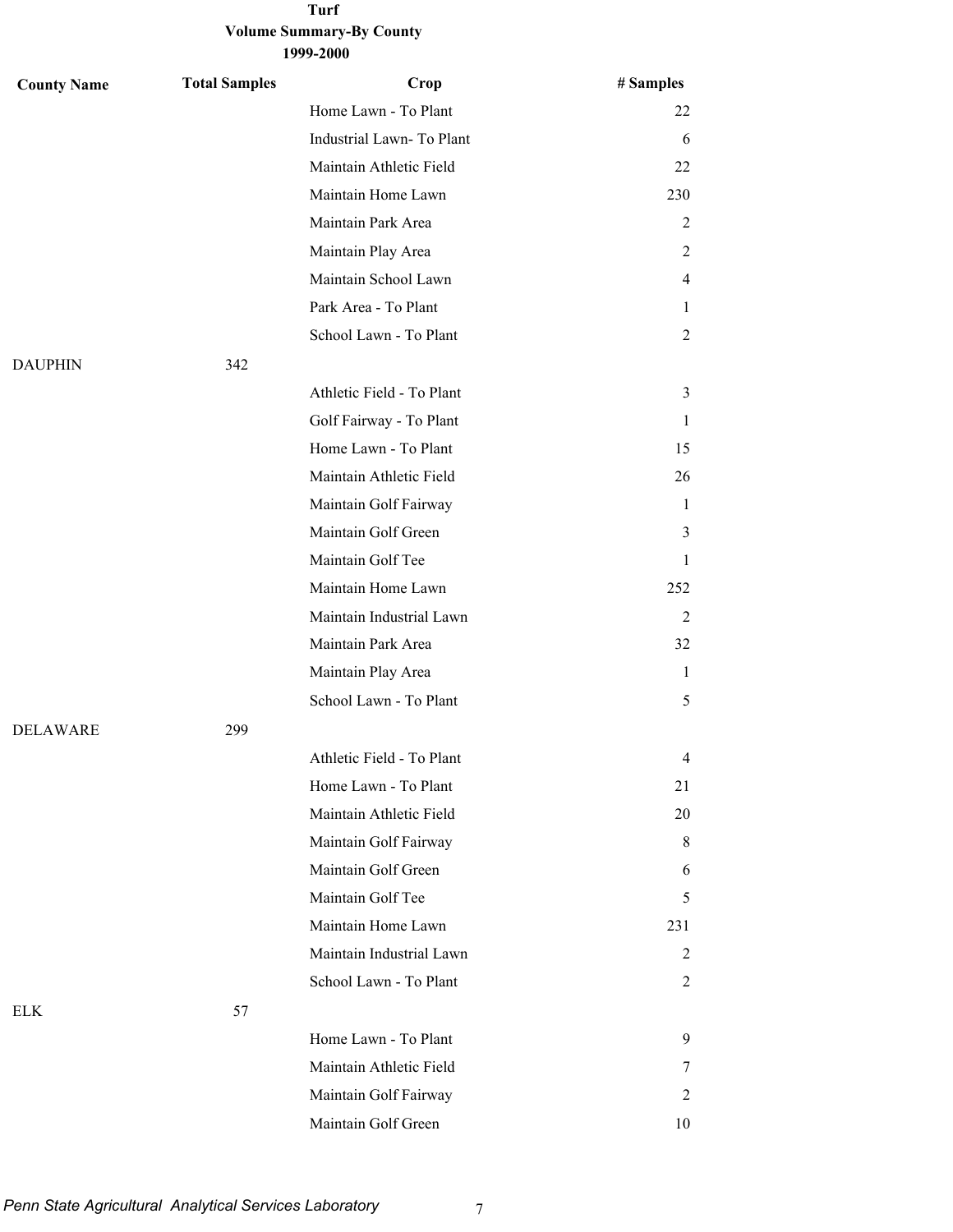| <b>County Name</b> | <b>Total Samples</b> | Crop                      | # Samples      |
|--------------------|----------------------|---------------------------|----------------|
|                    |                      | Maintain Golf Tee         | 2              |
|                    |                      | Maintain Home Lawn        | 27             |
| <b>ERIE</b>        | 149                  |                           |                |
|                    |                      | Athletic Field - To Plant | 4              |
|                    |                      | Golf Rough - To Plant     | 1              |
|                    |                      | Golf Tee - To Plant       | 2              |
|                    |                      | Home Lawn - To Plant      | 19             |
|                    |                      | Industrial Lawn- To Plant | 2              |
|                    |                      | Maintain Athletic Field   | 7              |
|                    |                      | Maintain Cemetery         | 1              |
|                    |                      | Maintain Golf Fairway     | 9              |
|                    |                      | Maintain Golf Green       | 12             |
|                    |                      | Maintain Golf Rough       | $\overline{4}$ |
|                    |                      | Maintain Home Lawn        | 87             |
|                    |                      | Roadside Area - To Plant  | $\mathbf{1}$   |
| <b>FAYETTE</b>     | 46                   |                           |                |
|                    |                      | Athletic Field - To Plant | $\mathbf{1}$   |
|                    |                      | Cemetery - To Plant       | 2              |
|                    |                      | Home Lawn - To Plant      | 3              |
|                    |                      | Maintain Athletic Field   | 3              |
|                    |                      | Maintain Home Lawn        | 30             |
|                    |                      | Maintain Industrial Lawn  | 1              |
|                    |                      | Maintain Park Area        | 1              |
|                    |                      | Maintain Play Area        | 3              |
|                    |                      | Sod Production            | 2              |
| <b>FOREST</b>      | $\mathbf{1}$         |                           |                |
|                    |                      | Maintain Home Lawn        | $\mathbf{1}$   |
| <b>FRANKLIN</b>    | 428                  |                           |                |
|                    |                      | Golf Green-To Plant       | $\mathbf{1}$   |
|                    |                      | Home Lawn - To Plant      | 51             |
|                    |                      | Maintain Athletic Field   | 7              |
|                    |                      | Maintain Home Lawn        | 365            |
|                    |                      | Maintain Industrial Lawn  | $\mathbf{1}$   |
|                    |                      | Park Area - To Plant      | 2              |
|                    |                      | Play Area - To Plant      | $\mathbf{1}$   |
| <b>FULTON</b>      | 16                   |                           |                |
|                    |                      | Home Lawn - To Plant      | $\overline{2}$ |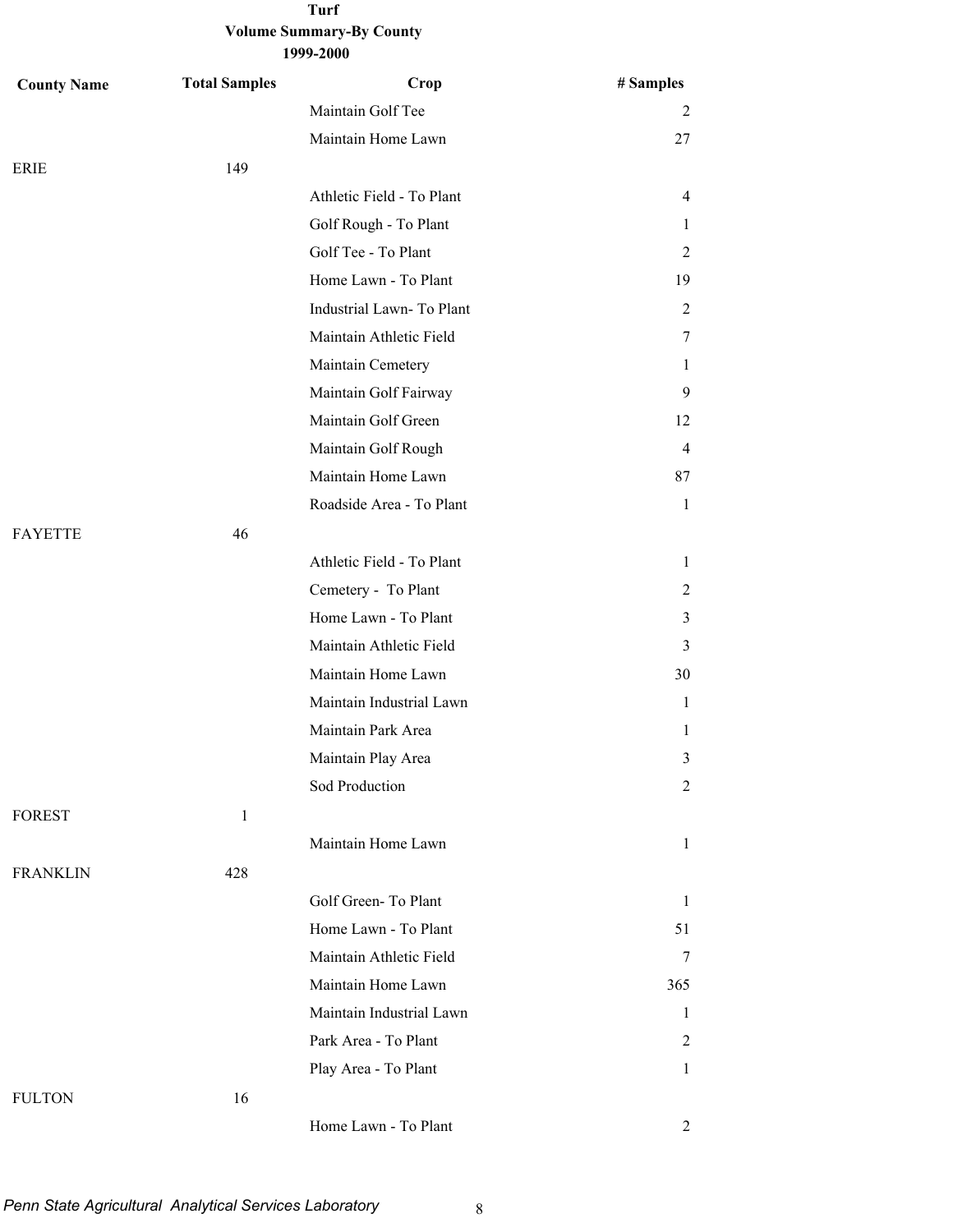| <b>County Name</b> | <b>Total Samples</b> | Crop                      | # Samples      |
|--------------------|----------------------|---------------------------|----------------|
|                    |                      | Maintain Athletic Field   | $\overline{c}$ |
|                    |                      | Maintain Cemetery         | 1              |
|                    |                      | Maintain Home Lawn        | 11             |
| <b>GREENE</b>      | 10                   |                           |                |
|                    |                      | Athletic Field - To Plant | $\mathbf{1}$   |
|                    |                      | Home Lawn - To Plant      | 3              |
|                    |                      | Maintain Athletic Field   | 2              |
|                    |                      | Maintain Home Lawn        | 3              |
|                    |                      | Roadside Area - To Plant  | $\mathbf{1}$   |
| <b>HUNTINGDON</b>  | 43                   |                           |                |
|                    |                      | Athletic Field - To Plant | 3              |
|                    |                      | Home Lawn - To Plant      | 8              |
|                    |                      | Maintain Athletic Field   | $\overline{2}$ |
|                    |                      | Maintain Home Lawn        | 29             |
|                    |                      | Maintain Park Area        | $\mathbf{1}$   |
| <b>INDIANA</b>     | 62                   |                           |                |
|                    |                      | Athletic Field - To Plant | 2              |
|                    |                      | Home Lawn - To Plant      | $\overline{4}$ |
|                    |                      | Maintain Athletic Field   | 7              |
|                    |                      | Maintain Golf Green       | $\mathbf{1}$   |
|                    |                      | Maintain Golf Tee         | 1              |
|                    |                      | Maintain Home Lawn        | 30             |
|                    |                      | Maintain Industrial Lawn  | $\overline{c}$ |
|                    |                      | Roadside Area - To Plant  | 5              |
|                    |                      | School Lawn - To Plant    | $\mathbf{1}$   |
|                    |                      | Sod Production            | 9              |
| <b>JEFFERSON</b>   | 26                   |                           |                |
|                    |                      | Golf Fairway - To Plant   | 2              |
|                    |                      | Home Lawn - To Plant      | 3              |
|                    |                      | Maintain Athletic Field   | 7              |
|                    |                      | Maintain Home Lawn        | 8              |
|                    |                      | Maintain School Lawn      | 1              |
|                    |                      | Roadside Area - To Plant  | 2              |
|                    |                      | Sod Production            | 3              |
| <b>JUNIATA</b>     | $\,8\,$              |                           |                |
|                    |                      | Home Lawn - To Plant      | 2              |
|                    |                      | Maintain Home Lawn        | 5              |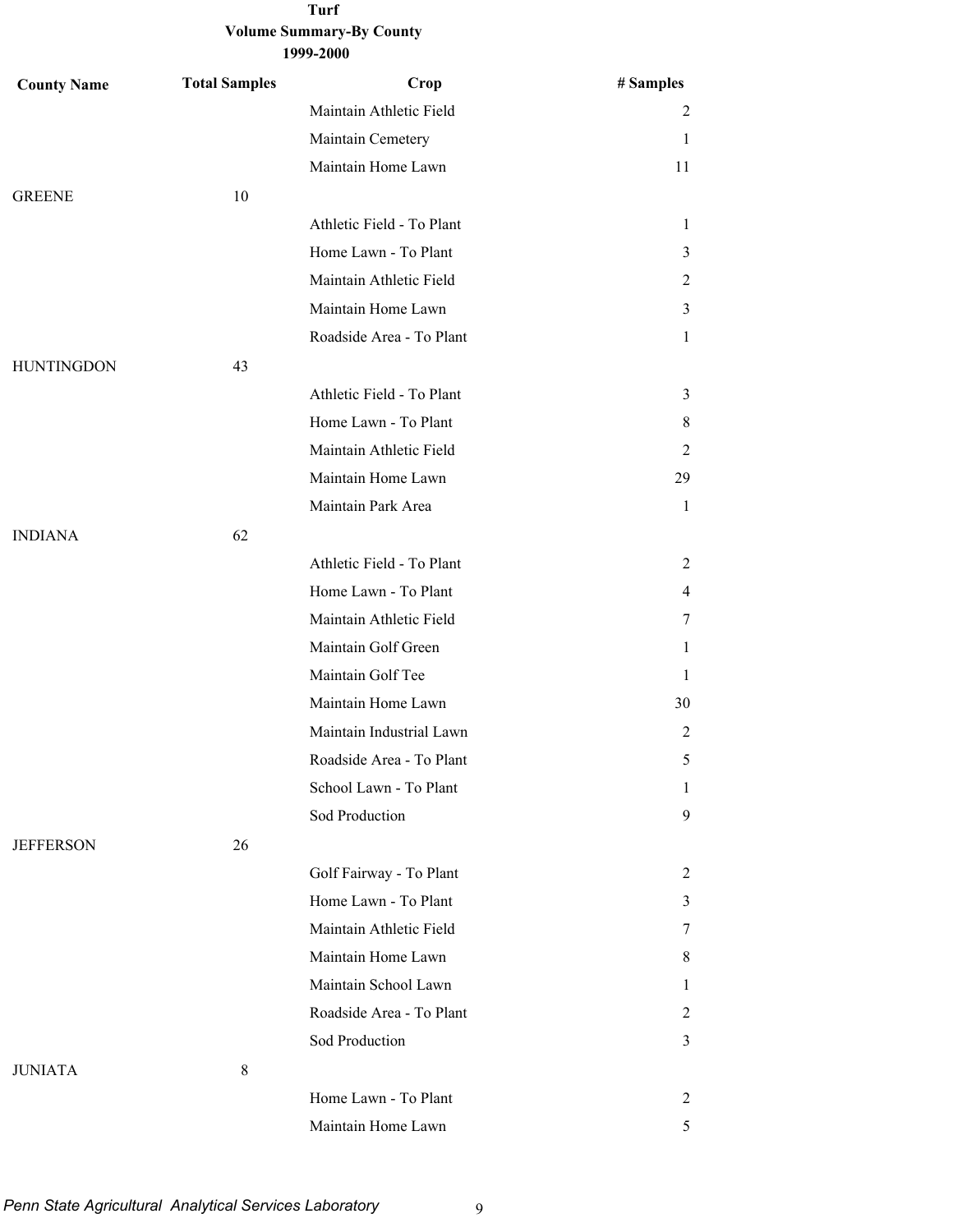| <b>County Name</b> | <b>Total Samples</b> | Crop                      | # Samples    |
|--------------------|----------------------|---------------------------|--------------|
|                    |                      | Roadside Area - To Plant  | 1            |
| LACKAWANNA         | 109                  |                           |              |
|                    |                      | Athletic Field - To Plant | 2            |
|                    |                      | Cemetery - To Plant       | 1            |
|                    |                      | Home Lawn - To Plant      | 23           |
|                    |                      | Industrial Lawn-To Plant  | 2            |
|                    |                      | Maintain Athletic Field   | 4            |
|                    |                      | Maintain Golf Fairway     | 8            |
|                    |                      | Maintain Golf Green       | 8            |
|                    |                      | Maintain Golf Rough       | 4            |
|                    |                      | Maintain Golf Tee         | 8            |
|                    |                      | Maintain Home Lawn        | 38           |
|                    |                      | Maintain Industrial Lawn  | 1            |
|                    |                      | Maintain Park Area        | 2            |
|                    |                      | Maintain School Lawn      | 1            |
|                    |                      | Park Area - To Plant      | 1            |
|                    |                      | Play Area - To Plant      | 1            |
|                    |                      | Roadside Area - To Plant  | 1            |
|                    |                      | School Lawn - To Plant    | 4            |
| <b>LANCASTER</b>   | 1316                 |                           |              |
|                    |                      | Athletic Field - To Plant | 15           |
|                    |                      | Home Lawn - To Plant      | 21           |
|                    |                      | Industrial Lawn-To Plant  | 8            |
|                    |                      | Maintain Athletic Field   | 37           |
|                    |                      | Maintain Cemetery         | 1            |
|                    |                      | Maintain Golf Fairway     | $\mathbf{1}$ |
|                    |                      | Maintain Home Lawn        | 1204         |
|                    |                      | Maintain Industrial Lawn  | 3            |
|                    |                      | Maintain Park Area        | 1            |
|                    |                      | Maintain Play Area        | 1            |
|                    |                      | Park Area - To Plant      | 4            |
|                    |                      | Sod Production            | 20           |
| <b>LAWRENCE</b>    | 26                   |                           |              |
|                    |                      | Home Lawn - To Plant      | 4            |
|                    |                      | Industrial Lawn-To Plant  | 3            |
|                    |                      | Maintain Athletic Field   | 2            |
|                    |                      | Maintain Home Lawn        | 16           |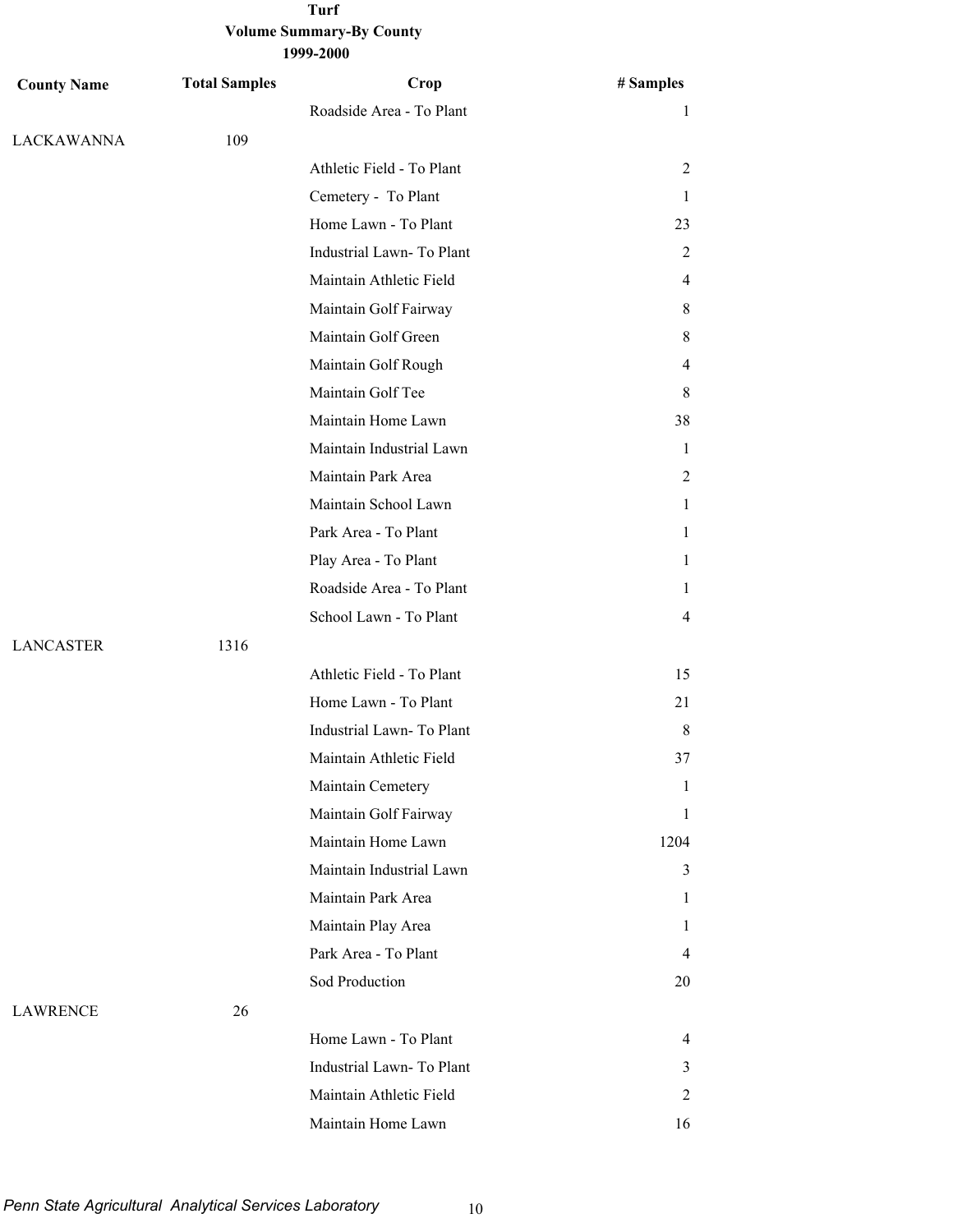| <b>County Name</b> | <b>Total Samples</b> | Crop                      | # Samples |
|--------------------|----------------------|---------------------------|-----------|
|                    |                      | Roadside Area - To Plant  | 1         |
| <b>LEBANON</b>     | 154                  |                           |           |
|                    |                      | Home Lawn - To Plant      | 11        |
|                    |                      | Maintain Athletic Field   | 22        |
|                    |                      | Maintain Cemetery         | 15        |
|                    |                      | Maintain Golf Rough       | 11        |
|                    |                      | Maintain Home Lawn        | 91        |
|                    |                      | Maintain Industrial Lawn  | 3         |
|                    |                      | School Lawn - To Plant    | 1         |
| LEHIGH             | 345                  |                           |           |
|                    |                      | Athletic Field - To Plant | 1         |
|                    |                      | Golf Green-To Plant       | 3         |
|                    |                      | Golf Rough - To Plant     | 2         |
|                    |                      | Golf Tee - To Plant       | 1         |
|                    |                      | Home Lawn - To Plant      | 37        |
|                    |                      | Industrial Lawn-To Plant  | 3         |
|                    |                      | Maintain Athletic Field   | 21        |
|                    |                      | Maintain Golf Fairway     | 3         |
|                    |                      | Maintain Golf Green       | 7         |
|                    |                      | Maintain Golf Tee         | 7         |
|                    |                      | Maintain Home Lawn        | 251       |
|                    |                      | Maintain Industrial Lawn  | 1         |
|                    |                      | Maintain Park Area        | 1         |
|                    |                      | Park Area - To Plant      | 1         |
|                    |                      | Roadside Area - To Plant  | 4         |
|                    |                      | School Lawn - To Plant    | 2         |
| <b>LUZERNE</b>     | 175                  |                           |           |
|                    |                      | Athletic Field - To Plant | 3         |
|                    |                      | Home Lawn - To Plant      | 11        |
|                    |                      | Industrial Lawn-To Plant  | 7         |
|                    |                      | Maintain Athletic Field   | 10        |
|                    |                      | Maintain Cemetery         | 1         |
|                    |                      | Maintain Golf Fairway     | 9         |
|                    |                      | Maintain Golf Green       | 15        |
|                    |                      | Maintain Golf Tee         | 11        |
|                    |                      | Maintain Home Lawn        | 72        |
|                    |                      | Maintain Industrial Lawn  | 4         |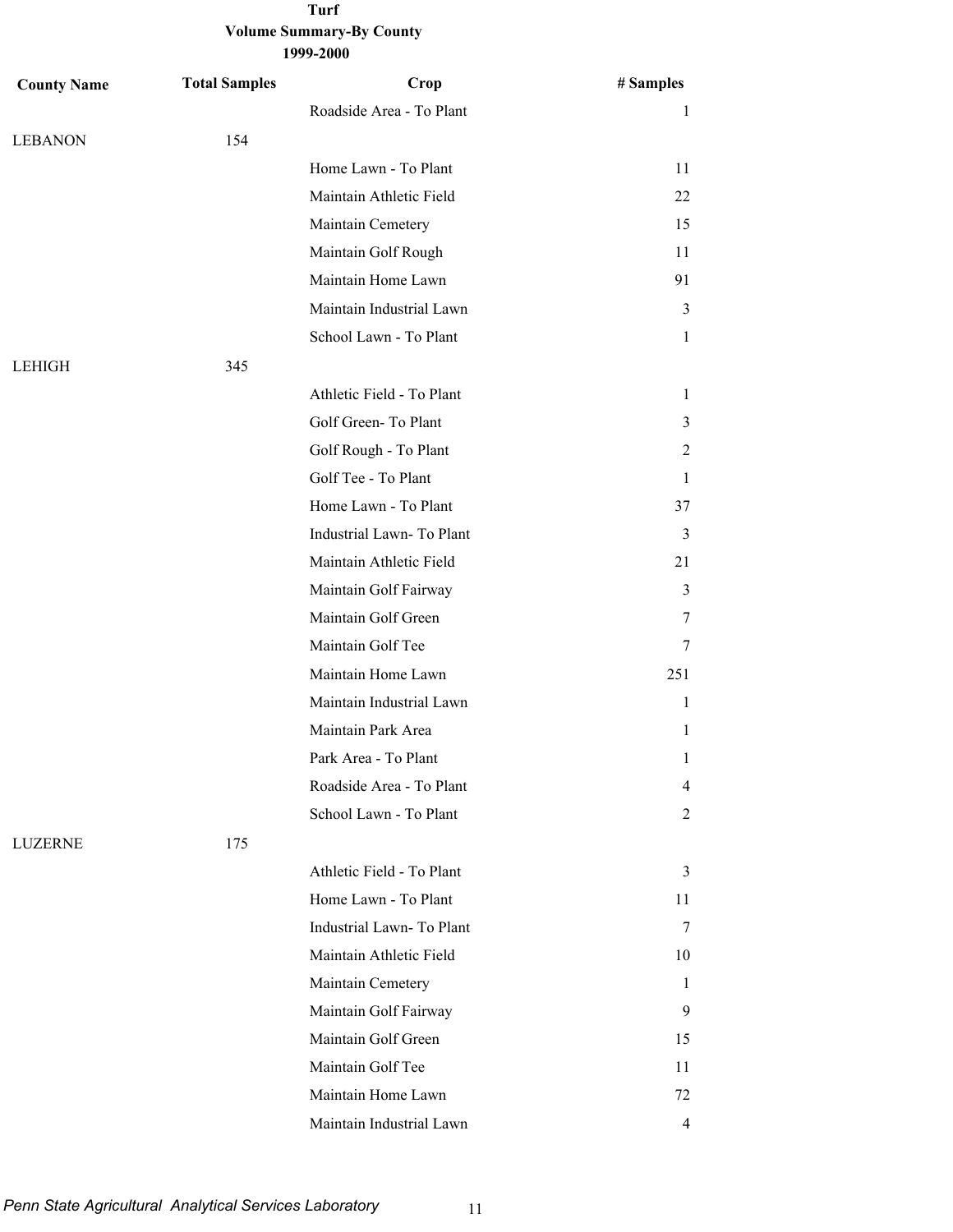| <b>County Name</b> | <b>Total Samples</b> | Crop                      | # Samples      |
|--------------------|----------------------|---------------------------|----------------|
|                    |                      | Maintain School Lawn      | 3              |
|                    |                      | Park Area - To Plant      | 8              |
|                    |                      | Roadside Area - To Plant  | $\overline{4}$ |
|                    |                      | School Lawn - To Plant    | 17             |
| <b>LYCOMING</b>    | 77                   |                           |                |
|                    |                      | Athletic Field - To Plant | 15             |
|                    |                      | Home Lawn - To Plant      | $\overline{c}$ |
|                    |                      | Maintain Athletic Field   | 20             |
|                    |                      | Maintain Home Lawn        | 34             |
|                    |                      | Maintain Industrial Lawn  | $\overline{c}$ |
|                    |                      | Maintain Park Area        | 1              |
|                    |                      | Roadside Area - To Plant  | 2              |
|                    |                      | School Lawn - To Plant    | 1              |
| <b>MCKEAN</b>      | 10                   |                           |                |
|                    |                      | Cemetery - To Plant       | $\mathbf{1}$   |
|                    |                      | Maintain Athletic Field   | 1              |
|                    |                      | Maintain Home Lawn        | 8              |
| <b>MERCER</b>      | 47                   |                           |                |
|                    |                      | Athletic Field - To Plant | 2              |
|                    |                      | Golf Green-To Plant       | 1              |
|                    |                      | Home Lawn - To Plant      | 9              |
|                    |                      | Industrial Lawn- To Plant | 3              |
|                    |                      | Maintain Athletic Field   | 3              |
|                    |                      | Maintain Home Lawn        | 27             |
|                    |                      | Maintain Play Area        | 2              |
| <b>MIFFLIN</b>     | 46                   |                           |                |
|                    |                      | Home Lawn - To Plant      | 6              |
|                    |                      | Maintain Golf Green       | 9              |
|                    |                      | Maintain Home Lawn        | 31             |
| <b>MONROE</b>      | 75                   |                           |                |
|                    |                      | Athletic Field - To Plant | $\overline{4}$ |
|                    |                      | Home Lawn - To Plant      | 12             |
|                    |                      | Maintain Athletic Field   | 5              |
|                    |                      | Maintain Cemetery         | 1              |
|                    |                      | Maintain Golf Fairway     | 6              |
|                    |                      | Maintain Golf Green       | 10             |
|                    |                      | Maintain Golf Tee         | 10             |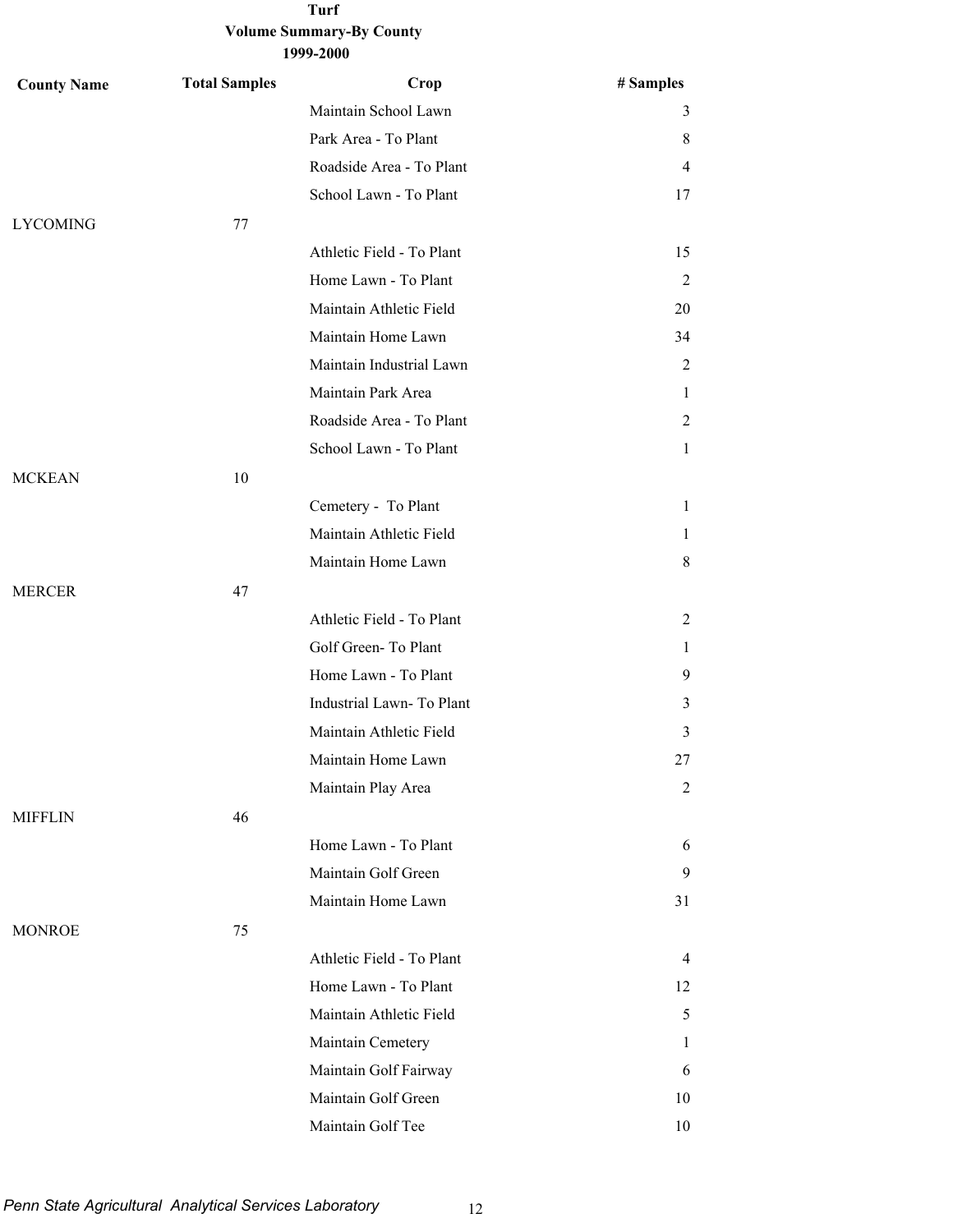| <b>County Name</b> | <b>Total Samples</b> | Crop                      | # Samples    |
|--------------------|----------------------|---------------------------|--------------|
|                    |                      | Maintain Home Lawn        | 22           |
|                    |                      | Maintain Park Area        | $\mathbf{1}$ |
|                    |                      | Maintain Play Area        | 1            |
|                    |                      | School Lawn - To Plant    | 3            |
| <b>MONTGOMERY</b>  | 590                  |                           |              |
|                    |                      | Athletic Field - To Plant | 13           |
|                    |                      | Golf Green-To Plant       | 2            |
|                    |                      | Home Lawn - To Plant      | 42           |
|                    |                      | Industrial Lawn-To Plant  | 8            |
|                    |                      | Maintain Athletic Field   | 40           |
|                    |                      | Maintain Golf Fairway     | 12           |
|                    |                      | Maintain Golf Green       | 23           |
|                    |                      | Maintain Golf Tee         | 8            |
|                    |                      | Maintain Home Lawn        | 422          |
|                    |                      | Maintain Industrial Lawn  | 6            |
|                    |                      | Maintain Park Area        | 3            |
|                    |                      | Maintain Play Area        | 2            |
|                    |                      | Maintain School Lawn      | 1            |
|                    |                      | Park Area - To Plant      | 3            |
|                    |                      | Play Area - To Plant      | 1            |
|                    |                      | Sod Production            | 4            |
| <b>MONTOUR</b>     | 14                   |                           |              |
|                    |                      | Home Lawn - To Plant      | 1            |
|                    |                      | Maintain Athletic Field   | 6            |
|                    |                      | Maintain Home Lawn        | 7            |
| <b>NORTHAMPTON</b> | 273                  |                           |              |
|                    |                      | Athletic Field - To Plant | 3            |
|                    |                      | Home Lawn - To Plant      | 16           |
|                    |                      | Industrial Lawn-To Plant  | 32           |
|                    |                      | Maintain Athletic Field   | 16           |
|                    |                      | Maintain Cemetery         | 1            |
|                    |                      | Maintain Golf Green       | 7            |
|                    |                      | Maintain Golf Tee         | 7            |
|                    |                      | Maintain Home Lawn        | 176          |
|                    |                      | Maintain Park Area        | 1            |
|                    |                      | Maintain School Lawn      | 6            |
|                    |                      | Park Area - To Plant      | 2            |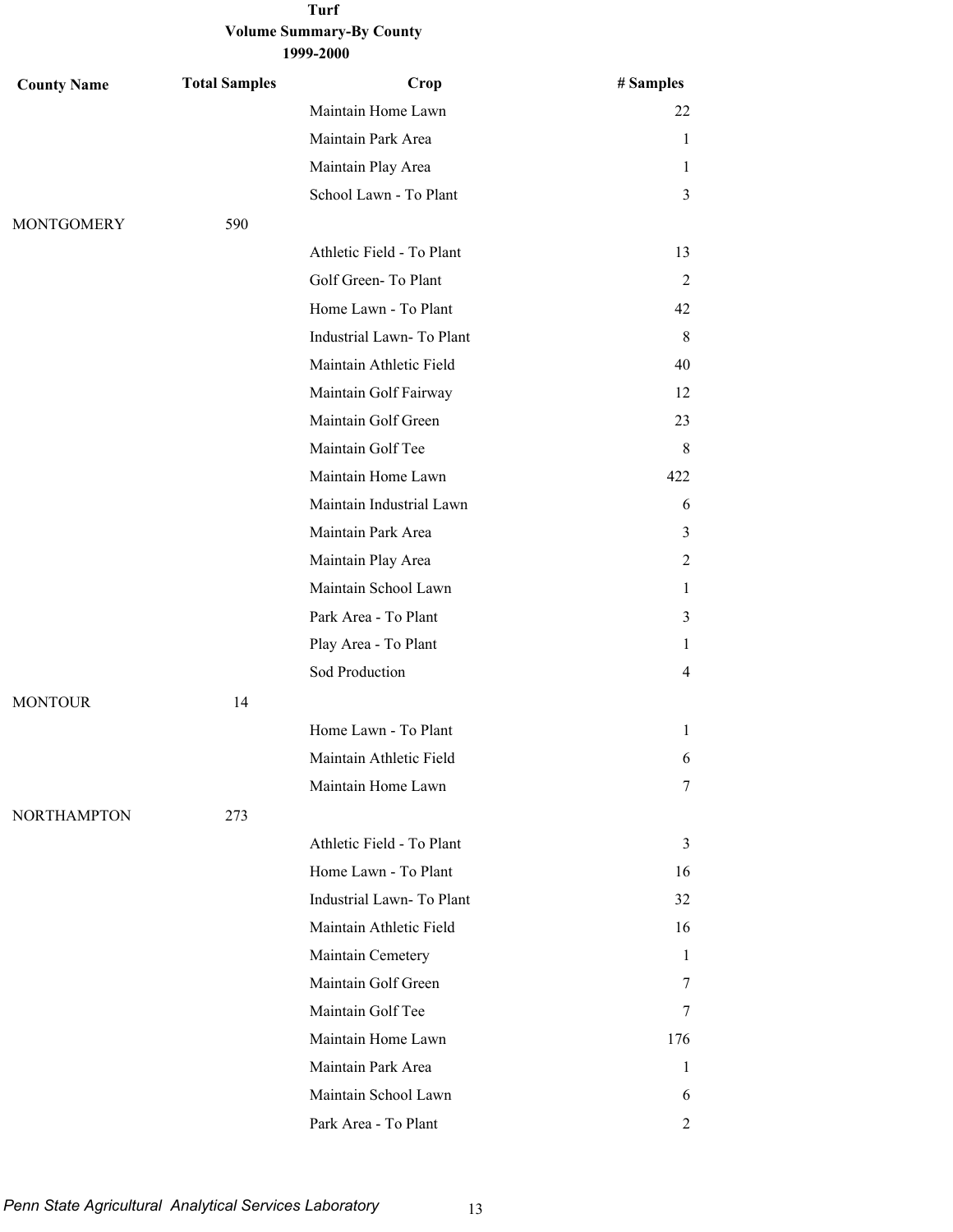| <b>County Name</b> | <b>Total Samples</b> | Crop                      | # Samples      |
|--------------------|----------------------|---------------------------|----------------|
|                    |                      | Play Area - To Plant      | 1              |
|                    |                      | Roadside Area - To Plant  | 5              |
| NORTHUMBERLAND     | 56                   |                           |                |
|                    |                      | Athletic Field - To Plant | 4              |
|                    |                      | Home Lawn - To Plant      | 8              |
|                    |                      | Maintain Athletic Field   | 12             |
|                    |                      | Maintain Home Lawn        | 32             |
| PERRY              | 17                   |                           |                |
|                    |                      | Home Lawn - To Plant      | $\mathbf{1}$   |
|                    |                      | Industrial Lawn-To Plant  | $\overline{2}$ |
|                    |                      | Maintain Athletic Field   | 3              |
|                    |                      | Maintain Home Lawn        | 11             |
| PHILADELPHIA       | 84                   |                           |                |
|                    |                      | Athletic Field - To Plant | 4              |
|                    |                      | Home Lawn - To Plant      | 7              |
|                    |                      | Maintain Athletic Field   | 22             |
|                    |                      | Maintain Home Lawn        | 41             |
|                    |                      | Maintain Industrial Lawn  | $\overline{2}$ |
|                    |                      | Maintain Park Area        | 3              |
|                    |                      | Maintain School Lawn      | 1              |
|                    |                      | Park Area - To Plant      | 1              |
|                    |                      | School Lawn - To Plant    | 2              |
|                    |                      | Sod Production            | $\mathbf{1}$   |
| <b>PIKE</b>        | 18                   |                           |                |
|                    |                      | Athletic Field - To Plant | 3              |
|                    |                      | Home Lawn - To Plant      | $\overline{4}$ |
|                    |                      | Maintain Athletic Field   | 2              |
|                    |                      | Maintain Home Lawn        | 6              |
|                    |                      | Park Area - To Plant      | $\mathbf{1}$   |
|                    |                      | Play Area - To Plant      | 1              |
|                    |                      | School Lawn - To Plant    | $\mathbf{1}$   |
| <b>POTTER</b>      | $\mathfrak{Z}$       |                           |                |
|                    |                      | Home Lawn - To Plant      | $\overline{2}$ |
|                    |                      | Maintain Home Lawn        | $\mathbf{1}$   |
| <b>SCHUYLKILL</b>  | 71                   |                           |                |
|                    |                      | Golf Fairway - To Plant   | $\mathbf{1}$   |
|                    |                      | Golf Rough - To Plant     | 1              |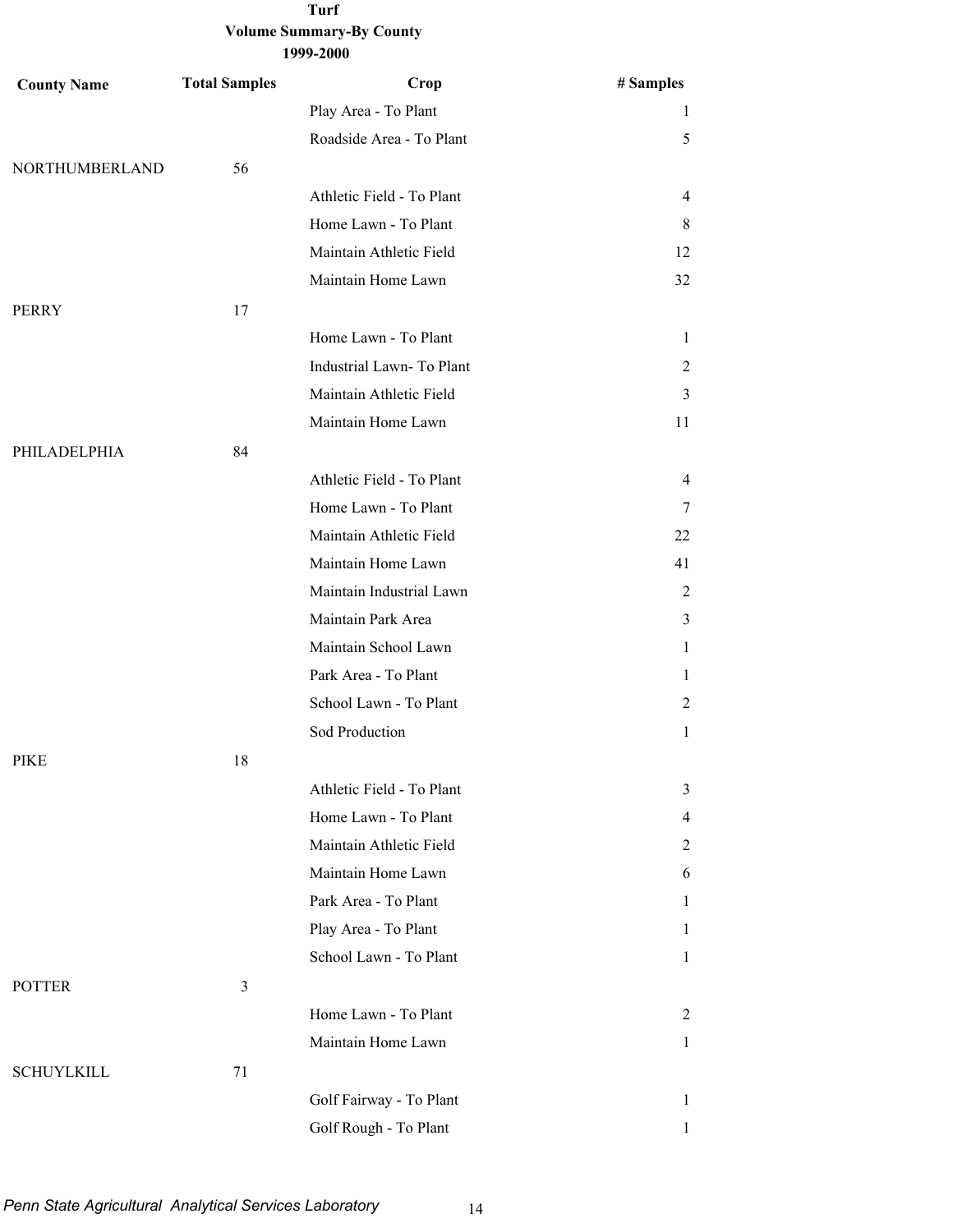| <b>County Name</b> | <b>Total Samples</b> | Crop                      | # Samples      |
|--------------------|----------------------|---------------------------|----------------|
|                    |                      | Home Lawn - To Plant      | 2              |
|                    |                      | Maintain Athletic Field   | 8              |
|                    |                      | Maintain Home Lawn        | 54             |
|                    |                      | Maintain Industrial Lawn  | 1              |
|                    |                      | Maintain Play Area        | 1              |
|                    |                      | Maintain School Lawn      | 2              |
|                    |                      | Park Area - To Plant      | 1              |
| <b>SNYDER</b>      | 28                   |                           |                |
|                    |                      | Athletic Field - To Plant | 3              |
|                    |                      | Home Lawn - To Plant      | 3              |
|                    |                      | Industrial Lawn-To Plant  | 1              |
|                    |                      | Maintain Athletic Field   | 8              |
|                    |                      | Maintain Golf Green       | 1              |
|                    |                      | Maintain Home Lawn        | 11             |
|                    |                      | School Lawn - To Plant    | $\mathbf{1}$   |
| <b>SOMERSET</b>    | 37                   |                           |                |
|                    |                      | Golf Fairway - To Plant   | 2              |
|                    |                      | Home Lawn - To Plant      | 3              |
|                    |                      | Maintain Athletic Field   | 3              |
|                    |                      | Maintain Golf Fairway     | 2              |
|                    |                      | Maintain Golf Green       | 8              |
|                    |                      | Maintain Golf Tee         | $\overline{2}$ |
|                    |                      | Maintain Home Lawn        | 17             |
| <b>SULLIVAN</b>    | 3                    |                           |                |
|                    |                      | Maintain Home Lawn        | 3              |
| <b>SUSQUEHANNA</b> | 49                   |                           |                |
|                    |                      | Golf Green-To Plant       | 2              |
|                    |                      | Home Lawn - To Plant      | 6              |
|                    |                      | Maintain Athletic Field   | 7              |
|                    |                      | Maintain Golf Fairway     | 2              |
|                    |                      | Maintain Golf Green       | $\overline{4}$ |
|                    |                      | Maintain Golf Tee         | 2              |
|                    |                      | Maintain Home Lawn        | 25             |
|                    |                      | Maintain Park Area        | $\mathbf{1}$   |
| <b>TIOGA</b>       | 17                   |                           |                |
|                    |                      | Athletic Field - To Plant | 2              |
|                    |                      | Home Lawn - To Plant      | 2              |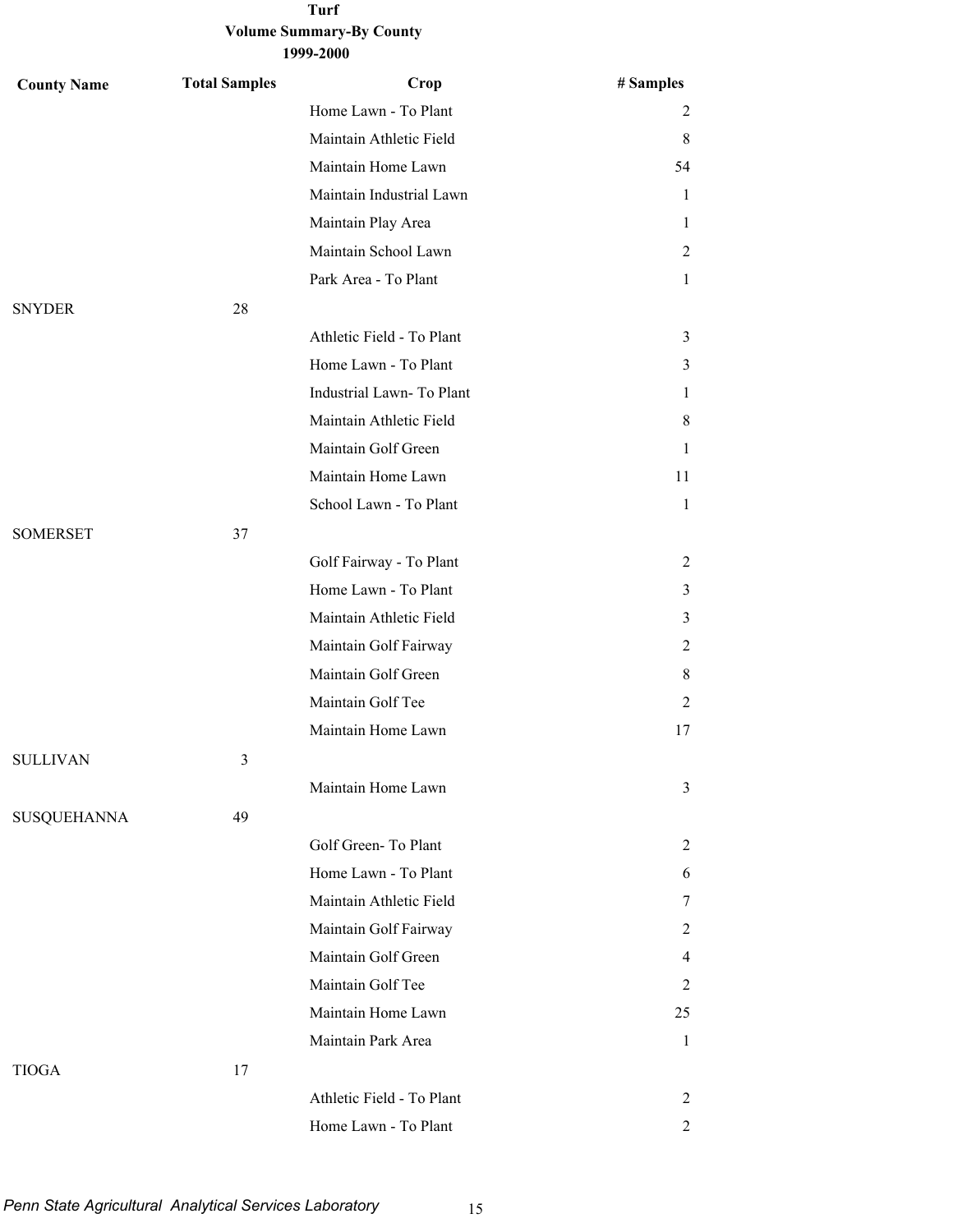| <b>County Name</b> | <b>Total Samples</b> | Crop                      | # Samples      |
|--------------------|----------------------|---------------------------|----------------|
|                    |                      | Industrial Lawn- To Plant | 3              |
|                    |                      | Maintain Athletic Field   | T              |
|                    |                      | Maintain Home Lawn        | 6              |
|                    |                      | Maintain Play Area        | 1              |
|                    |                      | Sod Production            | $\overline{2}$ |
| <b>UNION</b>       | 16                   |                           |                |
|                    |                      | Golf Fairway - To Plant   | 1              |
|                    |                      | Industrial Lawn-To Plant  | 1              |
|                    |                      | Maintain Athletic Field   | 1              |
|                    |                      | Maintain Golf Fairway     | 4              |
|                    |                      | Maintain Home Lawn        | 9              |
| <b>VENANGO</b>     | 22                   |                           |                |
|                    |                      | Home Lawn - To Plant      | 3              |
|                    |                      | Maintain Home Lawn        | 16             |
|                    |                      | Maintain Play Area        | 1              |
|                    |                      | Park Area - To Plant      | 2              |
| <b>WARREN</b>      | 19                   |                           |                |
|                    |                      | Home Lawn - To Plant      | 2              |
|                    |                      | Maintain Cemetery         | 1              |
|                    |                      | Maintain Home Lawn        | 16             |
| <b>WASHINGTON</b>  | 133                  |                           |                |
|                    |                      | Athletic Field - To Plant | 3              |
|                    |                      | Home Lawn - To Plant      | 9              |
|                    |                      | Industrial Lawn- To Plant | 3              |
|                    |                      | Maintain Athletic Field   | 10             |
|                    |                      | Maintain Golf Fairway     | 12             |
|                    |                      | Maintain Golf Green       | 12             |
|                    |                      | Maintain Golf Tee         | 10             |
|                    |                      | Maintain Home Lawn        | 52             |
|                    |                      | Maintain School Lawn      | 7              |
|                    |                      | Park Area - To Plant      | 1              |
|                    |                      | Roadside Area - To Plant  | 3              |
|                    |                      | School Lawn - To Plant    | 6              |
|                    |                      | Sod Production            | 5              |
| <b>WAYNE</b>       | 21                   |                           |                |
|                    |                      | Home Lawn - To Plant      | $\overline{4}$ |
|                    |                      | Maintain Athletic Field   | 6              |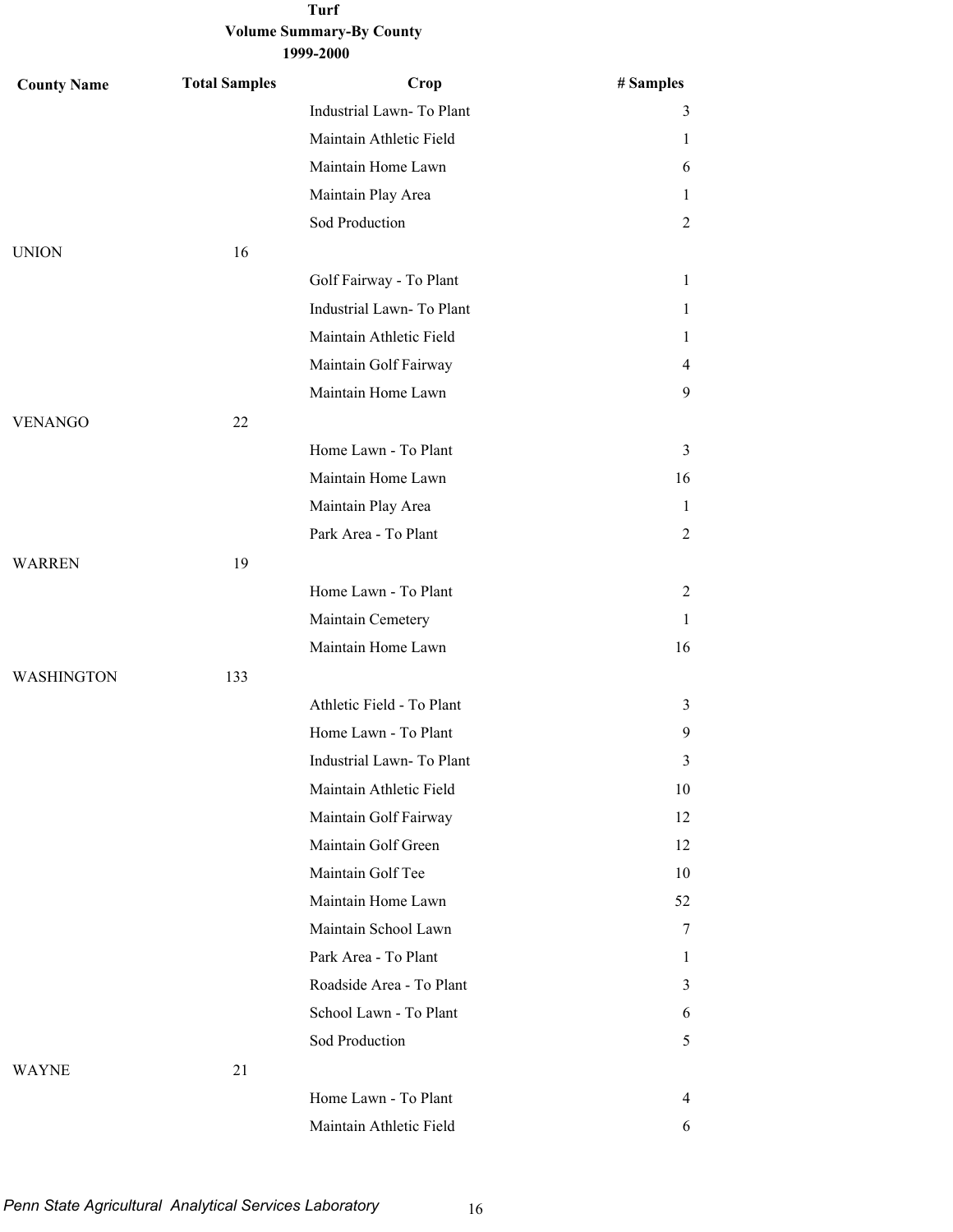| <b>County Name</b> | <b>Total Samples</b> | Crop                      | # Samples      |
|--------------------|----------------------|---------------------------|----------------|
|                    |                      | Maintain Golf Green       | 1              |
|                    |                      | Maintain Home Lawn        | 9              |
|                    |                      | Roadside Area - To Plant  | $\mathbf{1}$   |
| WESTMORELAND       | 191                  |                           |                |
|                    |                      | Athletic Field - To Plant | 7              |
|                    |                      | Golf Tee - To Plant       | 1              |
|                    |                      | Home Lawn - To Plant      | 20             |
|                    |                      | Industrial Lawn-To Plant  | 3              |
|                    |                      | Maintain Athletic Field   | 11             |
|                    |                      | Maintain Golf Fairway     | 11             |
|                    |                      | Maintain Golf Green       | 6              |
|                    |                      | Maintain Golf Rough       | 2              |
|                    |                      | Maintain Home Lawn        | 111            |
|                    |                      | Maintain Industrial Lawn  | 4              |
|                    |                      | Maintain Park Area        | 1              |
|                    |                      | Maintain School Lawn      | 3              |
|                    |                      | Play Area - To Plant      | 1              |
|                    |                      | Sod Production            | 10             |
| <b>WYOMING</b>     | 40                   |                           |                |
|                    |                      | Athletic Field - To Plant | 3              |
|                    |                      | Maintain Athletic Field   | 3              |
|                    |                      | Maintain Golf Fairway     | 2              |
|                    |                      | Maintain Golf Green       | 3              |
|                    |                      | Maintain Golf Tee         | 2              |
|                    |                      | Maintain Home Lawn        | 12             |
|                    |                      | Maintain Industrial Lawn  | 10             |
|                    |                      | Play Area - To Plant      | 1              |
|                    |                      | Sod Production            | $\overline{4}$ |
| <b>YORK</b>        | 344                  |                           |                |
|                    |                      | Athletic Field - To Plant | $\overline{4}$ |
|                    |                      | Home Lawn - To Plant      | 24             |
|                    |                      | Maintain Athletic Field   | 9              |
|                    |                      | Maintain Home Lawn        | 299            |
|                    |                      | Maintain Industrial Lawn  | 1              |
|                    |                      | Maintain Play Area        | 1              |
|                    |                      | Park Area - To Plant      | 2              |
|                    |                      | School Lawn - To Plant    | 4              |